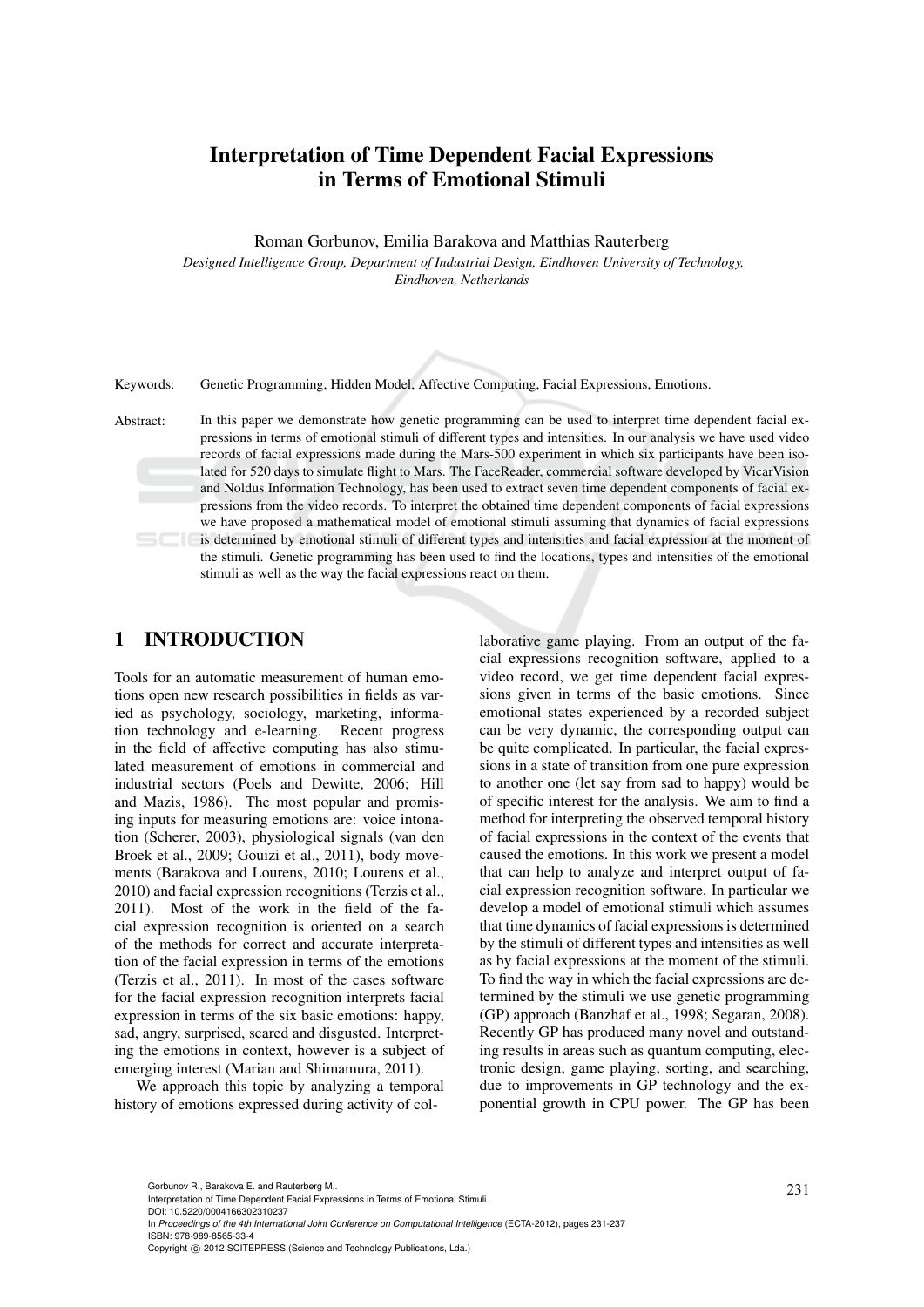chosen among other optimization methods since it is oriented on a search of functions that fulfill certain criteria (and not on a search of a set of parameters). As a consequence we do not need to predefine the structure of the functional relation between the facial expressions and emotional stimuli.

# 2 METHODS

#### 2.1 Data Collection

The video records of facial expressions have been collected during the Mars-500 isolation experiment in which six participants have been isolated for 520 days to simulate flight for Mars. In more detail, every second week the participants had to interact with each other through a computer environment for approximately 30 minutes as a part of our experiment. During these sessions the participants were seating in front of the computers performing different learning task and playing with each other the Colored Trails game (Grosz et al., 2004). The frontal video records of facial expressions have been made by the cameras located on the computers of the participants.

#### 2.2 Face Reader

To extract facial expressions from the available video records we have used the FaceReader, commercial software developed by VicarVision and Noldus Information Technology (Uyl and van Kuilenburg, 2005). The FaceReader can recognize facial expressions by distinguishing six basic emotions (plus neutral) with accuracy of 89 % (Uyl and van Kuilenburg, 2005). In more detail, the FaceReade recognizes happy, sad, angry, surprised, scared, disgusted and neutral components of the facial expressions. The system is based on Ekman and Friesen's theory of the Facial Action Coding System (FACS) that states that basic emotions correspond with facial models (Ekman and Friesen, 1977). In our study we have used the FaceReader to generate components of the facial expression for every third frame of the video. It gives the time separations between the two neighboring data points (components of the facial expression) equal to 120 milliseconds.

#### 2.3 Model of Emotional Stimuli

By emotional stimuli we understand everything that influence emotions and, as a consequence, the facial expressions of participants. In other words, everything that makes participants happy, sad, scared etc. is considered as an emotional stimulus. In this work we propose a model that states that components of the facial expressions  $\vec{f}_{k+i}$  are given by the last emotional stimulus  $\vec{s}_k$  and the facial expression at the moment of the stimulus  $\vec{f}_k$ :

$$
\vec{f}_{k+i} = \vec{F}\left(\vec{f}_k, \vec{s}_k, i\right). \tag{1}
$$

In other words we assume that after an emotional stimulus the facial expression changes from the current state to the state corresponding to the emotional stimulus. Further on we will call the  $\vec{F}$ -function as a response function because it determines the response of the facial expressions on emotional stimuli. In the above expression (1) the lower indexes are used to numerate the time frames of the video. The *k* index gives the position of the last emotional stimulus and the *i* is the number of time step between the given facial expression and the moment when the last stimulus happened.

In general the emotional stimuli can be described as a set of parameters. This is the reason why we denote them as vectors:  $\vec{s}$ . In this work we consider emotional stimuli as two-dimensional vectors in which the first component indicated the type of a stimulus (e.g. "sad", "funny", etc) and the second component indicates its intensity (how "sad" of "funny" was it?). In this model an emotional stimulus can be represented by its type *t* and intensity *I*. In this notation the considered model can be written in the following form:

$$
f_{k+i}^c = F^c\left(\vec{f}_k, t_k, I_k, i\right) = F_t^c\left(\vec{f}_k, I_k, i\right). \tag{2}
$$

In the above equation we have also switched from the vector to index notation. The upper index *c* is used to indicate different components of the facial expressions.

By a preliminary observation of the available data we have found segments in which components of the facial expressions are smooth function of time. An example of such segment is given in figure 1. By a further analysis of these patters we have found out that changes of different components of facial expressions are linearly proportional to each other within a good approximation. From a geometrical point of view it means that the considered segments lie on lines in the 7-dimensional space of the facial expressions. This fact is shown in the figure 2. This property can also be given by the following mathematical expression:

$$
f_{k+i}^c = f_k^c + \mu(i) (s_k^c - f_k^c).
$$
 (3)

The function  $\mu(i)$  should be equal to zero if  $i = 0$  and be equal to one if *i* is larger enough. In this case the facial expression starts to change from the expression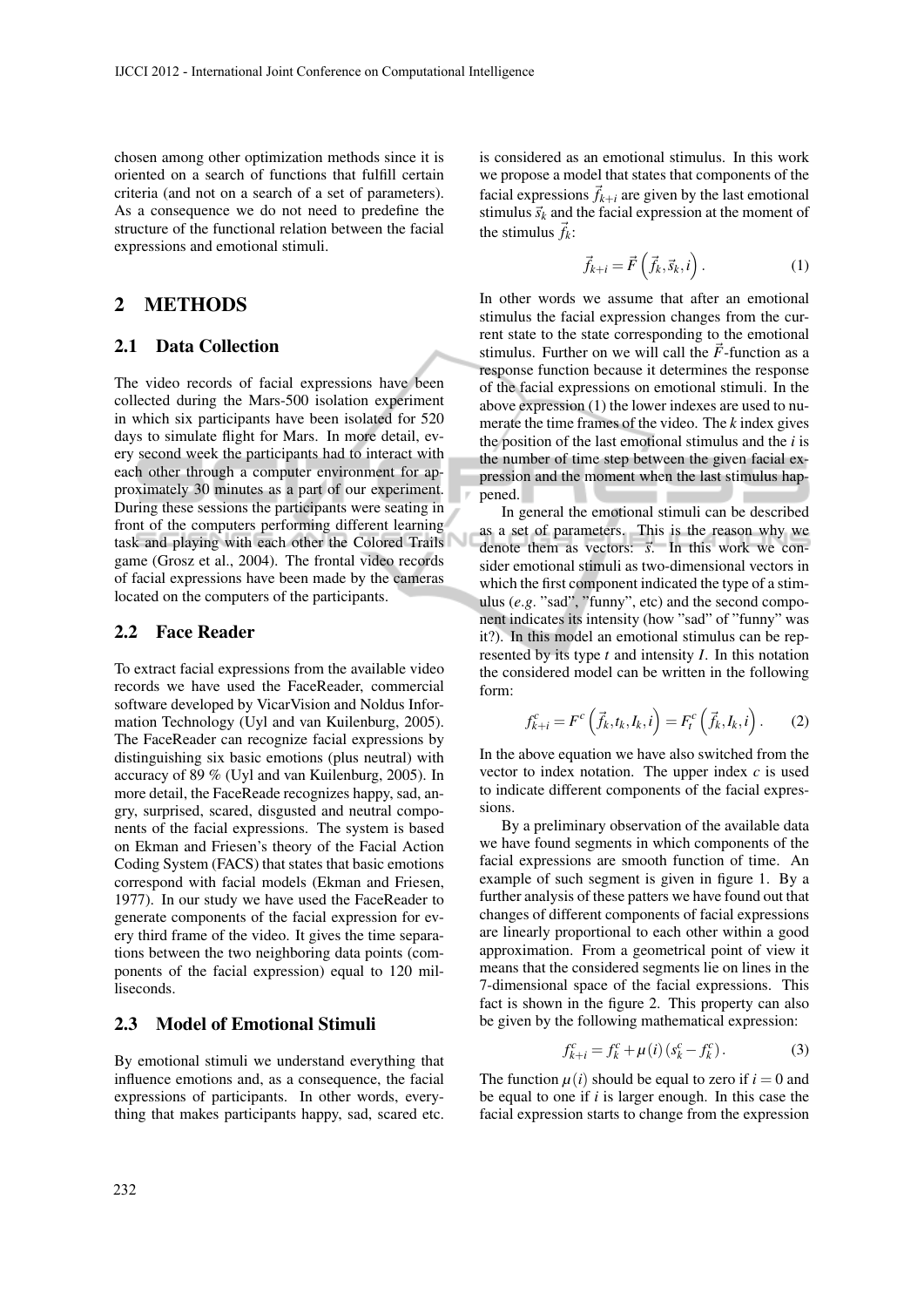

Figure 1: An example of a segment in which components of facial expressions are given as smooth functions of time.



Figure 2: Examples of the segments forming straight lines in the space of the facial expressions.

at the moment of the stimulus  $(f_k^c)$  and moves along a line to the final expression  $(s_k^c)$  corresponding to the given emotional stimulus.

Additionally to the above considered property in the figure 2 we can see that linear parts of the dependencies form a patter: all the lines are directed to specific locations in the space of the facial expressions. For example, in the figure we can see two groups of lines which point to "happy" and "sad" facial expressions, respectively. Because of this property the mathematical expression for the dynamics of the components of facial expression can be rewritten as:

$$
f_{k+i}^c = f_k^c + \mu(i) \left( \delta_{tc} I_k - f_k^c \right), \tag{4}
$$

wehre  $\delta_{tc}$  is the Kronecker's delta. The *t* can be considered as the type of the stimulus and *I* as its intensity. By fitting the observed dependencies we found out that  $\mu(i)$  can be approximated well by an exponential function  $\mu(i) = \exp(-\alpha \cdot i)$ . The equation (4) can be considered as a partial case of the above introduced general model (1). The expression (4) can be rewritten in the following form:

$$
f_{k+i}^{c} = \delta_{tc} \{ f_{k}^{c} [1 - \mu(i)] + \mu(i) I_{k} \} +
$$
  

$$
(1 - \delta_{tc}) \{ f_{k}^{c} [1 - \mu(i)] \}.
$$
 (5)

In the present study we use genetic programming to find the shape of the response function. To reduce the search space and, in this way, make the problem solvable we should restrict the form of the response function. In other words, we cannot search in a space of functions given by general expressions (1) or (2). On the other hand the structure of the response function should be able to capture not only the considered linear segments, given by the expression (5), but also more complex dependencies. As a compromise between these two extremes we will use the response function of the following form:

$$
f_{k+i}^c = \delta_{tc} F_1(f_k^c, I_k, i) + (1 - \delta_{tc}) F_2(f_k^c, I_k, i).
$$
 (6)

We would like to explicitly mention restrictions used in the expression (6) as compared to the response function in the general form (2). As we can see, the response function in the form (2) is given by 49 functions corresponding to different values of *c* and *t*. In other words, by the expression (2) we specify how the "happy" component of the facial expression changes after a "sad" stimulus, or how the "angry" component changes after a "happy" stimulus and so on. In contrast, the expression (6) contains only two functions  $(F_1$  and  $F_2)$ . This restriction assumes that the way in which the *i*-th component of the facial expression is influenced by the *i*-th stimulus is independent on *i*. In other word the "happy" component of the facial expression is assumed to depend on a "happy" stimulus in the same way as the "sad" component depends on a "sad" stimulus (assuming that the initial values of the components of the facial expressions as well as the intensities of the stimuli were the same in the two mentioned cases). In the same way it is assumed that *i*-th component of the facial expression depends on *j*-th stimulus in the same way for all possible combinations of *i* and *j* as soon as *i* is not equal to *j*. In other word the "happy" component of the facial expression is assumed to depend on a "sad" stimulus in the same way as, let's say, the "angry" component depends on a "disgusted" stimulus. It more detail, we assume that *i*-th component of the facial expressions decays after *j*-th stimulus if *i* is not equal to *j* and the form of this decay is the same for all possible combinations of *i* and *j*.

# 2.4 Genetic Approach for Finding Response Functions

To find the functions  $F_1$  and  $F_2$  which determine the response of the facial expression on emotional stim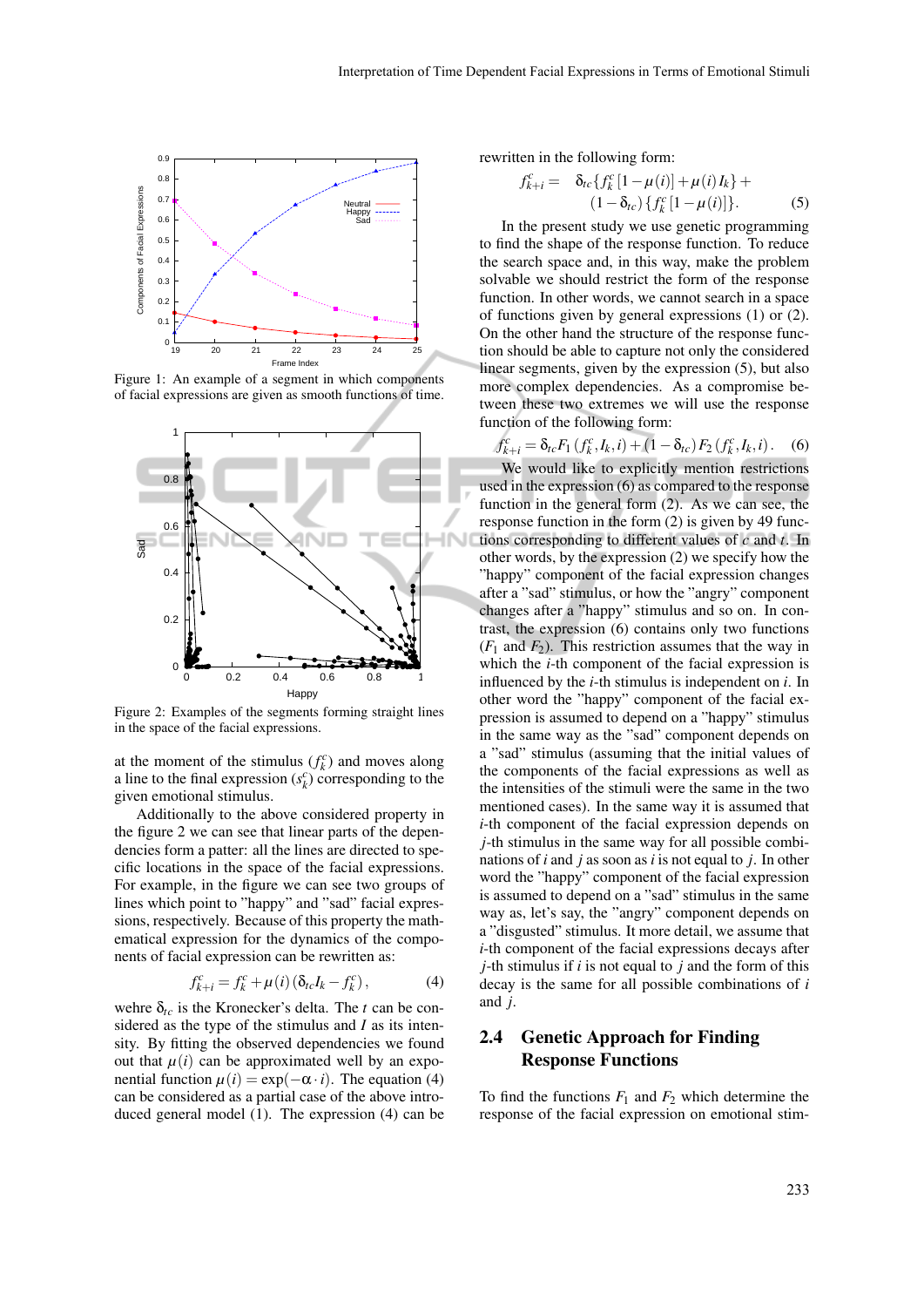uli of different types and intensities, we have used genetic programming.

In more detail, every function has been represented as a tree. For example, the exponential functions corresponding two the expression 5 are shown in the figures 3 and 4. As nodes of the tree we used



Figure 3: Tree representation of the initial exponential guess for the first component  $(F_1)$  of the response function.



Figure 4: Tree representation of the initial exponential guess for the fsecond component  $(F_1)$  of the response function.

either basic functions or real constants or arguments. The set of the basic function consisted of 7 functions: (1) addition, (2) subtraction and (3) multiplication functions of two arguments, (4) "if-function", (5) "greater-than-function", (6) power function and (7) arctangents. The "if-function" is a function of 3 arguments. It compares the first argument with zero, and if it is larger than zero the function returns the second argument. Otherwise the third argument is returned. The "greater-than-function" is a function of two arguments. It returns 1 if the first argument is larger than the second one. Otherwise the second argument is returned.

The functions  $F_1$  and  $F_2$  have three arguments. They are indicated in the figures 3 and 4 as *p*0, *p*2 and  $p3$ . The first argument  $(p0)$  is the value of those component of the facial expression which corresponds to the type of the emotional stimulus ( $f_k^c$  in the equation (6)). The *k* index indicates that this value is taken at the moment of the stimulus. For example, in case of a "happy" stimulus, *p*0 should be equal to the value of the "happy" component of the facial expression at the moment when the stimulus was observed by the participant. The second argument  $(p1)$  is the number of frames between the current moment and the moment of the last emotional stimulus (*i* in the eqaution (6)). The third argument (*p*2) is the intensity of the stimulus  $(I_k$  in the equation  $(6)$ ).

To find a response function we have used a simple evolutionary process. The evolution started from the earlier defined pair of the exponential functions given by the equation (5) and shown in the figures 3 and 4. For the given pair of the trees we have calculated a score which indicated how well the given pair of functions explains the observed dynamics of the facial expressions (more details about the calculation of the score will be given later). Then we created a new pair of trees by mutation of every tree in the old pair. To mutate a tree we randomly choose a node in the tree and replace it by a random tree. A random tree is generated in the following way. First we create a root node. We randomly decide if it should be a function or not. The probability for the node to be a function was set to 0.5. If a node is decided to be a function, then a function is randomly chosen from the earlier given list of the basic functions. If the node is decided to be not a function, than we decide if it should be a parameter (argument) or a constant. The probability for the node to be a parameter was set to 0.6. If a node is decided to be a parameter, one of the parameters is randomly chosen (either *p*0, or *p*1 or *p*2). If a node is decided to be a constant, a random number is generated and associated with the node. A random number generator with the uniform distribution between 0 and 1 was used. After a root node is created, we make a loop over its parameters (arguments) and generate nodes associated with them. The procedure is repeated recursively for every node in the tree, whose child-nodes are not specified yet. The procedure is stopped if there are no nodes that require child nodes (constants- and parameters-nodes). The maximal depth of the tree was set to 4 to prevent a generation of extremely large trees.

#### 2.5 Training Set and Score Function

We have searched for the response function that could model not all the data but only segments around the patterns described earlier and shown in the figures 1 and 2. To find a generalization of the dependency 5 we have extended the linear segments by preceding and subsequent steps of the data. The addition of nonlinear segments requires a use of a more general function. To find this function we have used GP techniques. In more detail we have selected all the parts of the trajectories in the space of the facial expression that lie on a line. In more detail, the points were considered as lying on a line if the angle between the line connecting the first and second points and line connecting the second and third points was not larger than 3 degree. Three video records have been considered. The number of segments with the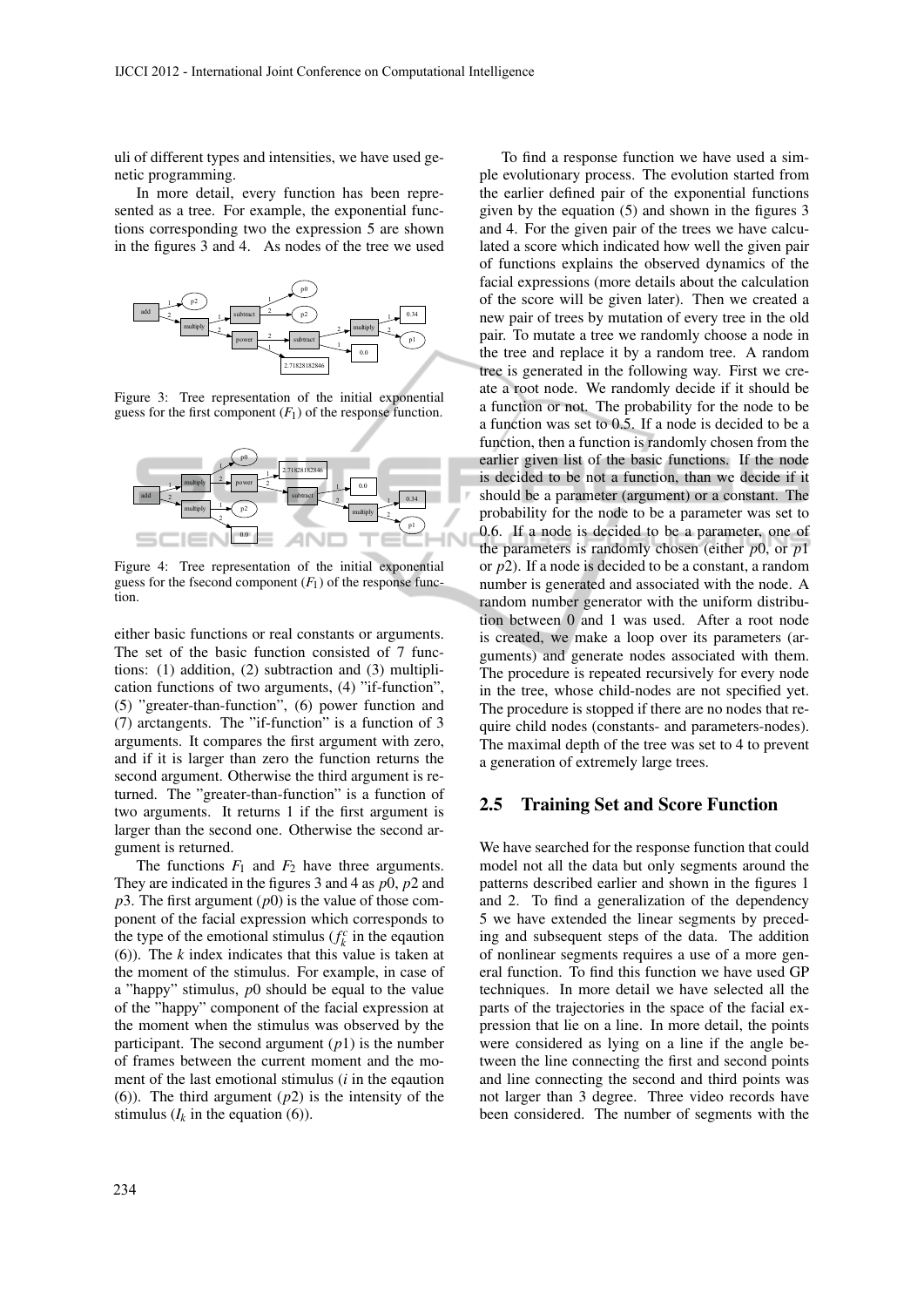above described properties in these records was 26, 52 and 21 respectively. The minimal and maximal length of the segments was 6 and 12 steps, respectively. The average length of the segments was equal to 7.3 steps. To capture patterns happening immediately before and after the considered segments we have added to them 20 preceding and 31 subsequent steps.

For every extended segment we have searched for the best emotional stimulus that could explain the dependencies observed in the segment. In more detail we made a loop over all possible locations, types and intensities of the stimulus. The loop over intensities of the stimuli was run from 0.0 to 1.0 with the step equal to 0.01. For every considered stimulus we have used the available response function to predict the dynamic of the facial expressions. First we combine the intensity and type of the stimulus with the facial expression at the moment of the stimulus to estimate the facial expression on the next step. Then the difference between the estimated and observed facial expression has been calculated. In more detail, the estimated and real (observed) facial expressions can be represented as points in the 7-dimensional space of the facial expressions. As a measure of the difference between the estimated and observed facial expression we have used the distance between the two points, representing the two kinds of the facial expressions, divided by the average length of the vectors connecting the origin of the coordinate system and the two points:

$$
d = 2\frac{|\vec{o} - \vec{p}|}{|\vec{o} + \vec{p}|},\tag{7}
$$

where  $\vec{o}$  and  $\vec{p}$  are the observed and predicted facial expressions. The predicted facial expression has been considered as accepted if its deviation from the observed expression has been smaller than 0.03 according to the measure (7). After the prediction for the given step was accepted, a prediction for the next step was generated and evaluated in the same way. The procedure was repeated until an unaccepted prediction is reached. Then the total length of the prediction was calculated. In this way we get a location, type and intensity of the stimulus which maximize the length of the prediction for the considered segment. This procedure was performed for all the segments with a given response function and the total length of the predictions has been used as a measure of the quality of the considered response function.

#### 2.6 Optimization Procedure

We started the evolutionary process from the response function given by the expression (5) and shown in the figures 3 and 4. Then we generate new response functions and evaluate their scores until a function with a score larger than or equal to those of the initial function is found. The new response function replaces then the initial function and whole procedure is repeated. The procedure is stopped if the score has no improvement for a large enough number of generations.

After the evolutionary search is stopped we run a hill climbing optimization algorithm to find new values for the constants involved into the trees to improve the predictive power of the response function. In more detail we make an iteration over all constants in the pair of trees. For every constant we consider the two neighboring values separated by 0.1 from its original value. Then we choose the variable and the direction of the shift over this variable which maximize the predictive power of the response function. If no improvement is possible we decrease the current step by 1.1. 

We have run three independent optimization procedures for three different video records. After that the response functions optimized on the three independent sets of data have been tested on the data that were not used during the optimization.

### 3 RESULTS

Ū

We have run the evolutionary optimization procedure for 3 video records. These optimization procedures have been manually stopped after 2165, 156 and 672 steps of the evolution, respectively, because the score did not improved for several hundred steps. In all three cases we got an improvement of the predictive power of the response function if compared with the initial exponential guess given by the equation (5). In more detail, the average length of the accepted prediction made with the initial exponential guess was equal to 10.15, 10.98 and 10.48 steps for the 3 video records, respectively. After the evolutionary optimization the predictive power increased up to 12.50, 12.85 and 12.29 steps, respectively. The additional hill climbing optimization of the response functions found in the evolutionary optimization also led to an increase of the predictive power of the response functions in all three cases. However, the improvement was very small. After the hill climbing optimization the predictive power in the three cases increased to 12.65, 13.46 and 12.38 steps. The above found results are summarized in the table 1.

The examples of the found response functions are shown in the figure 5 and 6.

To make sure that we do not have an overfitting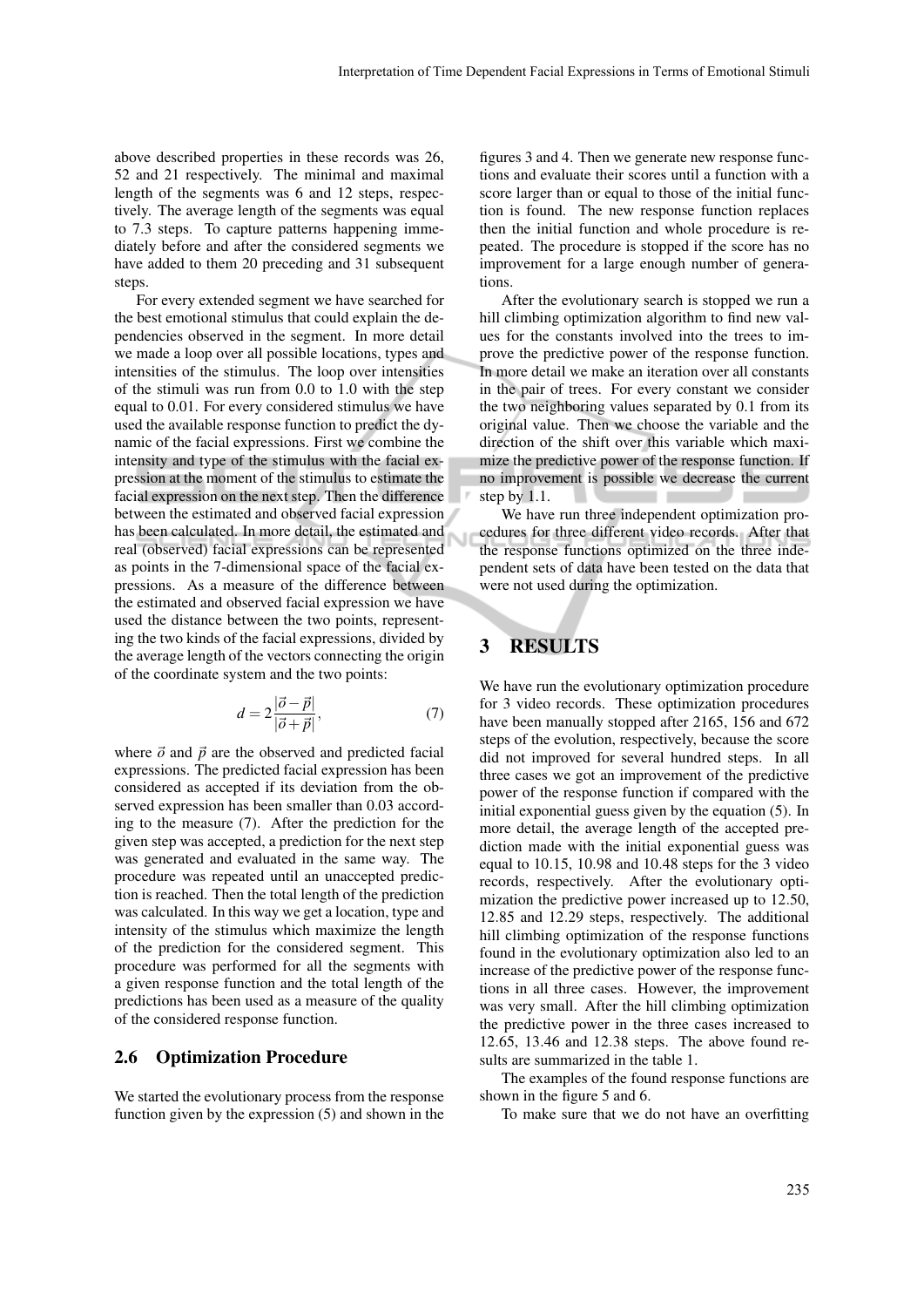|                      | Video 1 | Video 2 | Video 3 |
|----------------------|---------|---------|---------|
| <b>Initial Guess</b> | 10.15   | 10.98   | 10.48   |
| After Ev. Opt.       | 12.50   | 12.85   | 12.29   |
| After H. C. Opt.     | 12.65   | 13.46   | 12.38   |

Table 1: Average length of the predictions for different data sets and response functions.



Figure 5: An example of the first response function representing different components of the facial expressions.



Figure 6: An example of the second response function representing different components of the facial expressions.

effect, the response functions have been tested on the data which were not used in the optimization procedures. The results of this test are summarized in the table 2. As we can see in the table, the first response function, which was obtained with the first video record performs well for the second and third video records. The average lengths of the prediction for the second and third video records are even larger than those for the first one. Moreover, the considered response function has a higher predictive power for the third video record than the third response function which was obtained with this record. So, we can conclude that the first response function has not been overfitted. The second response function performs best for the second video record and has a low predictive power for the other two records. However, even for these two records the predictive power of the considered response function is larger than those of the exponential response function used as the initial guess. The third response function, obtained with the third video, performs also well with the second record

| Table 2: Cross validation of the response functions. |  |  |  |
|------------------------------------------------------|--|--|--|
|------------------------------------------------------|--|--|--|

|         | Video 1 | Video 2 | Video 3 |
|---------|---------|---------|---------|
| No Opt. | 10.15   | 10.98   | 10.48   |
| R.E.1   | 12.65   | 12.92   | 13.24   |
| R.E.2   | 10.31   | 13.46   | 11.86   |
| R.E.3   | 10.35   | 13.08   | 12.38   |

but not so well with the first one. As a general conclusion we can say that response functions obtained just with one video record are meaningful and could perform well for other records. However, a small effect of the overfitting is present and for further optimization of the response functions it is recommended to use a larger set of data.



We have proposed a model of emotional stimuli that can be used to interpret time dependent components of facial expressions. In more detail, the time dynamics of the facial expressions is considered as determined by emotional stimuli of different types and intensities as well as by facial expression at the moment of the stimuli. We have also developed a computational procedure that can help to identify the locations of the emotional stimuli as well as their types and intensities based on the observed sequence of the facial expressions. This procedure is also used to determine the way in which the dynamics of the facial expressions is influenced by the emotional stimuli.

## **REFERENCES**

- Banzhaf, W., Nordin, P., Kelller, R. E., and Francone, F. D. (1998). *Genetic programming - An Introduction: On the Automatic Evolution of Computer Programs and Its Applications*. Morgan Kaufmann.
- Barakova, E. I. and Lourens, T. (2010). Expressing and interpreting emotional movements in social games with robots. *Personal and Ubiquitous Computing*, 14:457– 467.
- Ekman, P. and Friesen, W. V. (1977). *Manual for the Facial Action Coding System*. Consulting Psychologists Press, Palo Alto, CA.
- Gouizi, K., Reguig, F. B., and Maaoui, C. (2011). Emotion recognition from physiological signals. *Journal of Medical Engineering and Technology*, 35:300–307.
- Grosz, B. J., Kraus, S., Talman, S., Stossel, B., and Havlin, M. (2004). The influence of social dependencies on decision-making. initial investigations with a new game. *Proceedings of the 3rd international joint conference on autonomous agents and multiagent systems*, 2:782–789.